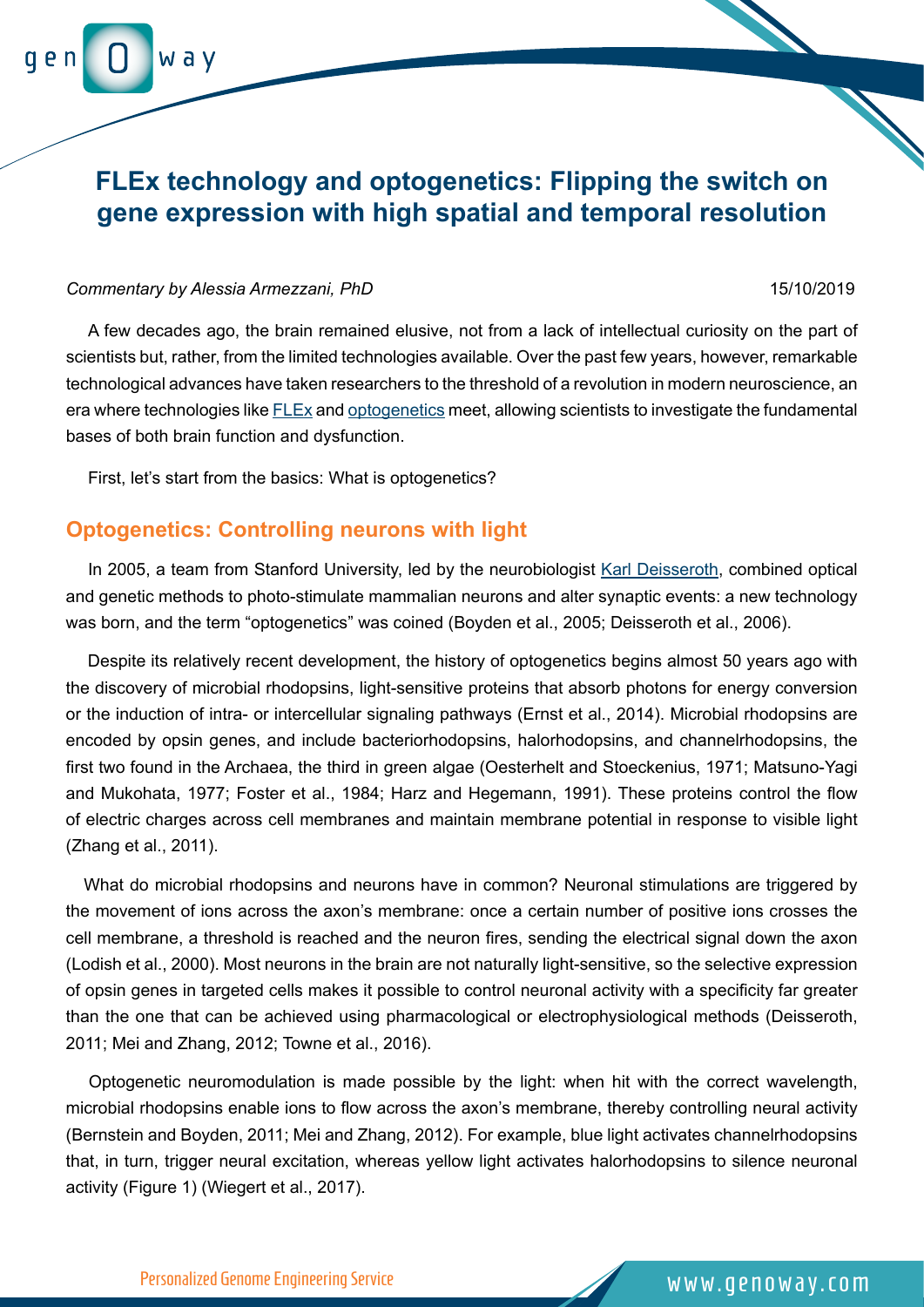### **How to get an opsin into the brain?**

In order to express opsins within the brain, researchers inject genetically modified viruses encoding microbial rhodopsins into specific cerebral regions. The resulting viral-infected neurons are subsequently photo-stimulated through fiber-optic cannulas directly implanted in the injection site and connected to a laser. The laser flashes light of specific wavelengths, selectively turning neuron activity on or off (Atasoy et al., 2008; Taylor et al., 2016; Hooper and Maguire, 2016).

Recombinant adeno-associated viruses (rAAVs) have become increasingly popular for



*Figure 1 | Image from: https://i1.wp.com/sitn.hms.harvard.edu*

gene delivery in the central nervous system due to their relatively stable extra-chromosomally long-term expression and low ability to induce innate immune responses (Fenno et al, 2011).

Recombinant adeno-associated viruses (rAAVs) have become increasingly popular for gene delivery in the central nervous system due to their relatively stable extra-chromosomally long-term expression and low ability to induce innate immune responses (Fenno et al, 2011). However, rAAVs lack the ability to specifically infect defined neuronal subpopulations, and this represents a major downside in optogenetics (Belzung et al, 2014). This could be overcome by fusing opsin genes to cell-type specific promoters; however, those usually drive weak expression of downstream genes. Strong cell-specific promoters, on the other side, are too long for rAAVs, which can only package sequences shorter than 5 kb (Hirsch et al, 2016; Hudry and Vandenberghe, 2019). How to achieve strong opsin expression in specific neuronal cell types then? This is where FLEx enters the scene!

## **FLEx: A light when night is about you!**

The [FLEx \(for flip-excision\) switch,](https://www.genoway.com/technologies/ssr/flex-inducible-point-mutation.htm) also known as DIO (Double-floxed Inverse Orientation) or DO (Double-floxed Orientation), is a very powerful tool that provides precise temporal and spatial control of gene expression *in vivo* (Schnütgen et al., 2003). This is achieved through site-specific recombinases such as [Cre](https://blog.addgene.org/plasmids-101-cre-lox) or [Flp](https://blog.addgene.org/advanced-uses-of-cre-lox-and-flp-frt-a-neuroscientists-view) that induce DNA recombination at defined recognition sites (i.e., loxP and FRT, respectively) (Abremski and Hoess, 1984; Van Duyne, 2001; Christenson Wick and Krook-Magnuson, 2018).

Optogenetic FLEx vectors contain a strong promoter upstream an opsin gene (e.g., channelrhodopsin-2, ChR2) fused to a reporter gene (e.g., mCherry) to easily detect opsin-expressing cells. The resulting fusion gene is inserted in the antisense orientation with respect to the promoter to prevent its expression, and is flanked ("floxed") by two sets of incompatible recognition sites (e.g., loxP and lox511) in opposite orientations. Since Cre does not cause recombination between mismatched recognition sites, its presence induces first opsin inversion, and then lox sites excision, therefore locking the opsin into the correct orientation to be transcribed (Figure 2) (Sharma and Zhu, 2014).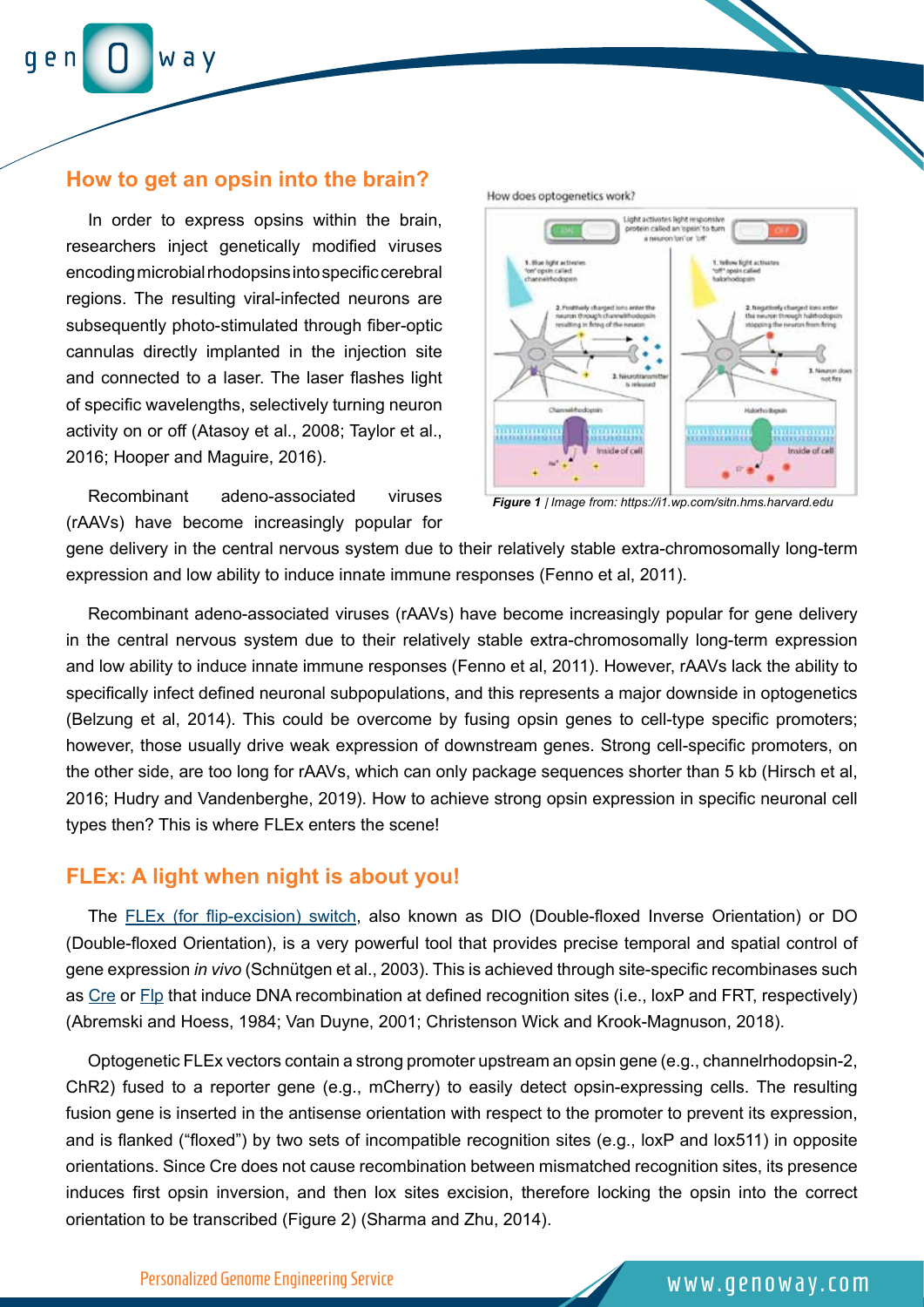w a v

 How does FLEx enable strong opsin expression in specific neuronal cells? This can be achieved using Cre-dependent viruses such as the optogenetic FLEx vectors in combination with transgenic animals or rAAVs expressing Cre under a specific cell-type promoter. Once injected into the brain, the viruses infect all the cells with an inactive opsin gene; in Cre expressing cells, however, Cre induces the recombination of the double floxed opsin construct thereby enabling its expression under a strong promoter only in specific neuronal cells. FLEx ensures therefore spatial accuracy and strong opsin expression, both essential in optogenetics to study physiological and behavioral processes (Abdallah et al, 2018; Deubner et al., 2019).



*Figure 2* | *The FLEx switch strategy. The expression of ChR2-mCherry is a Cre-mediated event: in the absence of the recombinase, the reverse-oriented ChR2-mCherry is not expressed. Oppositely oriented loxP (purple triangles) and lox511 (blue triangles) sites permits Cre-mediated recombination and inversion of the ChR2-mCherry sequence with respect to the promoter, thereby allowing its expression. ChR2, channelrhodopsin-2. Figure adapted from Atasoy et al., 2008.*

For example, Taylor and colleagues used rAAV FLEx-based vectors to study the neural circuitry behind the mechanisms of sleep and anesthesia. In Cre transgenic mice, they targeted the dopamine (DA) neurons of the ventral tegmental area (VTA) of the brain, a region previous found to be important in regulating sleep. In particular, they found that optogenetic stimulations of the DA neurons produce behavioral and electroencephalography evidences of arousal in mice previously subjected to steady-state general anesthesia (Taylor et al., 2016).

 Interestingly, these very same neurons play also a central role in motivated behaviors (Juarez and Han, 2016). Not so long ago, however, it was completely unclear which subpopulation of DA neurons could activate appetitive rather than aversive stimuli. In a recent paper, de Jong and colleagues used rAAV FLEx based vectors to answer this question, mapping and characterizing the activity of the DA neurons of the VTA. Using *in vivo* optogenetic stimulations, they simultaneously recorded the electrical impulses of discrete subpopulations of this brain area, demonstrating that it is possible to separate neuronal inputs to induce aversion- or reward-related behaviors. The high spatio-temporal precision and reversible modulation of FLEx vectors combined with the use of several Cre transgenic mice targeting different brain areas enabled the drawing of a detailed and functional topography of the neural circuit architecture of the brain regions associated with motivated behaviors (de Jong et al, 2019). FLEx vectors represent therefore an ideal partner to optogenetics to understand the cellular and molecular mechanisms of the brain *in vivo*.

**Alessia Armezzani is scientific communication manager at genOway.**